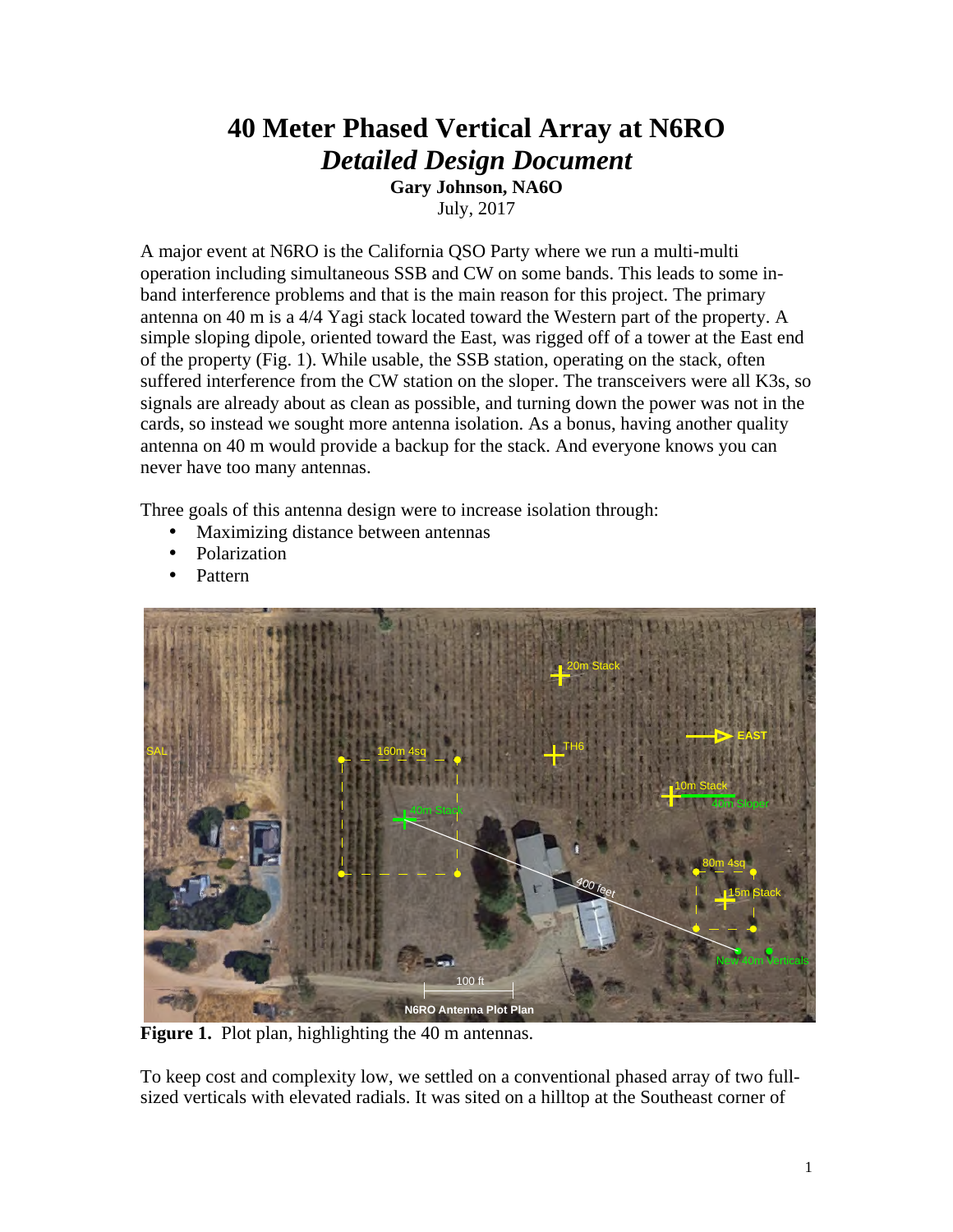the property, as far from the 40 m stack as possible. With quarter-wave separation and both elements driven with 90° phasing, a cardioid pattern is produced. When pointed East, the null is toward the stack while still providing good coverage North and South. Such an array meets all our basic requirements.

### **1. One Test Antenna**

With the help of Lee, KI6OY, we visited the N6RO bone pile and picked out an element from an old KLM 40M-2 and put that up in the desired location with four elevated radials at 10 ft. My main concern after testing this short (23-foot) antenna was that the feedpoint impedance was very low, only about 18 ohms at resonance. This is problematic because, when placed in a phased array, the impedance will be even lower. That leads to extra ground losses, more loss in the phasing network, and narrower bandwidth. For those reasons, I switched to a full-sized element for the final design.

The test antenna did show that its isolation was superior to the sloper, so we knew we were on the right track.

# **2. Simulation in EZNEC**

This is an easy antenna to simulate (Fig. 2). My main objectives were to optimize elevated radials positions and to try various phase angles. I also simulated the entire phasing network, using the examples supplied with *Low-Band DXing[1]*. This was a great educational exercise.

Table 1 shows some of the results when varying phase. It turned out that, around 100°, a deep null appeared exactly at the angle where the 40 m stack would appear, so I decided that anything between 90° and 100° would be acceptable. Peak takeoff angle is 20° but there is plenty of high-angle radiation for short skip contacts during CQP.

| <b>Tuble 10 Theory Can Provident Hubble</b> |           |         |                 |
|---------------------------------------------|-----------|---------|-----------------|
| Phase                                       | Gain, dBi | F/B, dB | Beamwidth, deg. |
| 80                                          | 3.1       | 18      | 181             |
| 90                                          | 3.4       | 30      | 169             |
| 100                                         | 3.7       | 25      | 158             |
| 110                                         | 3.9       | 17      | 148             |

**Table 1.** Array Gain Versus Phase

Since this antenna is located near the 80 m four-square, I also ran simulations including the nearest 80 m element. There will be significant coupling to that element, so 40-80 m band isolation requires attention. Also, the pattern will be distorted to some degree (mostly you lose the deepest null off the back). Of course, there are even more conductors out there: Guys, other radials, and a nearby tower. All of these affect pattern and antenna impedance.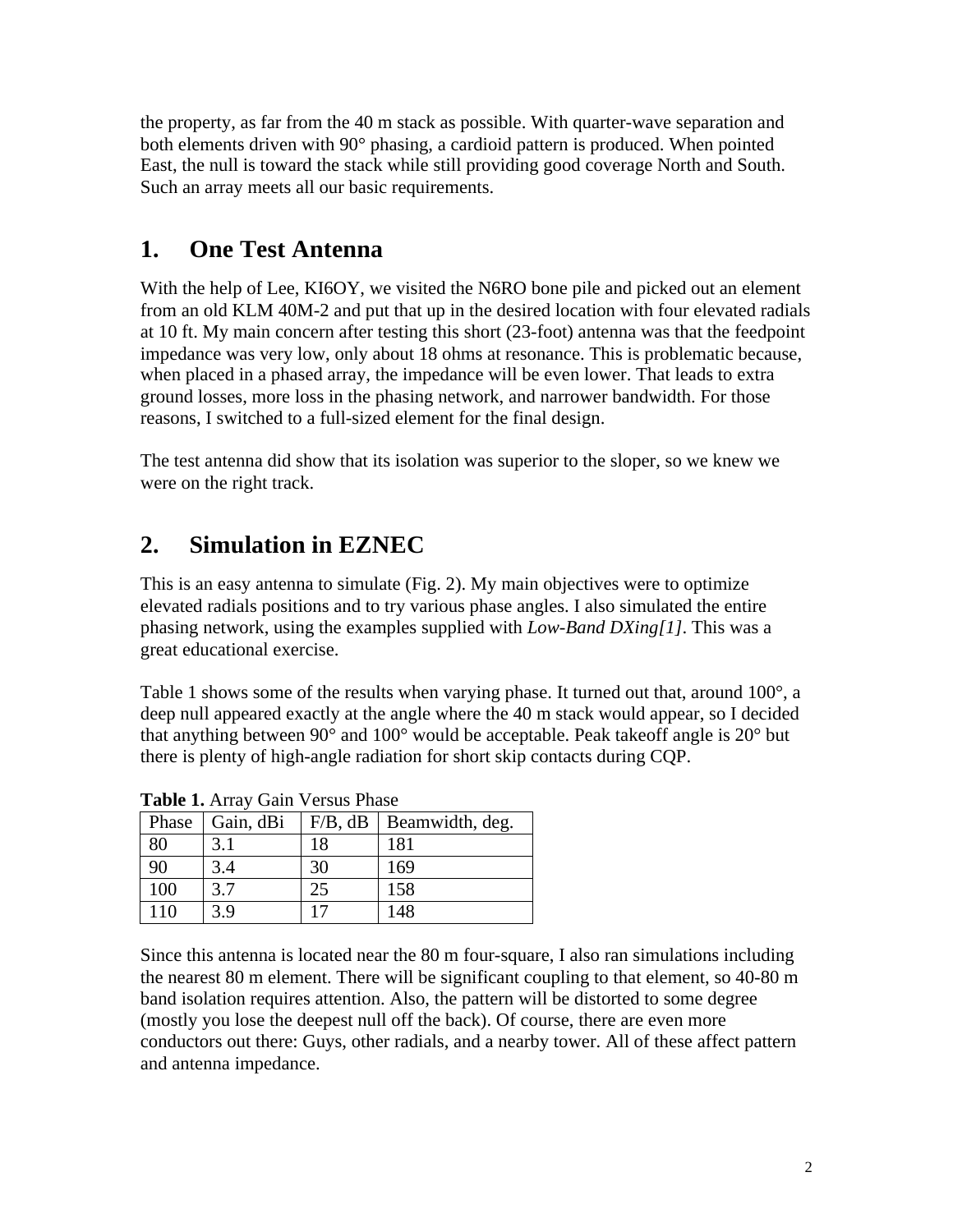The most useful simulation was radial positioning. I wanted at least three radials but four was even better. I found it important to avoid overlapping radials, or having their ends very close. Also, a fully symmetrical radial layout is required to establish a symmetrical pattern. Finally, I verified that the antenna is well-balanced so the common-mode chokes will dissipate little power.



**Figure 2.** Simulation results for 100° phasing. A deep null occurs at 22 degrees off the back, right at the angle towards the 40 m stack.

### **3. Antenna Fabrication and Installation**

We added about 13 ft of aluminum tubing to each old KLM element to get to full-size. Some of that came from the bone pile and the rest was nice new DX Engineering telescoping tubing. Each base was elevated on 10 ft of 2-inch schedule 80 PVC conduit and bolted to a 4x4 set in concrete. John, WB6ETY, helped me erect the antennas and tune the radials to resonance around 7045 kHz (Fig. 3). We were very careful on the site survey to make sure everything was as symmetrical as possible.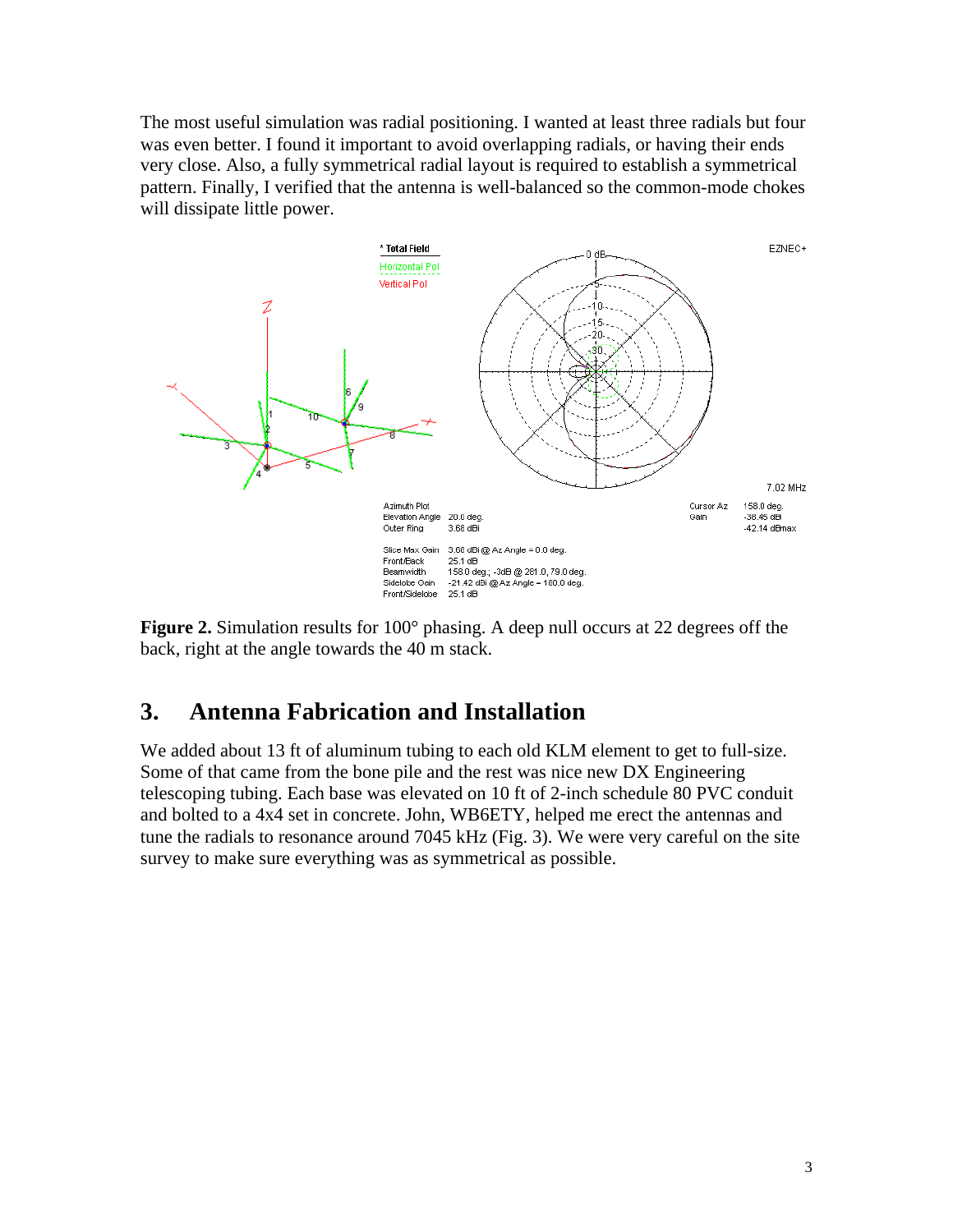

**Tubing assembly for each vertical. Tip was extended at final tuning.**



Verticals: East: 35'-0" West: 35'-5" on 10 ft PVC poles Radials: 4 x 36'-8" #14 elevated 10 ft, on each antenna

**N6RO 40 m Phased Vertical Pair Plot Plan As-Built** NA6O 6-5-17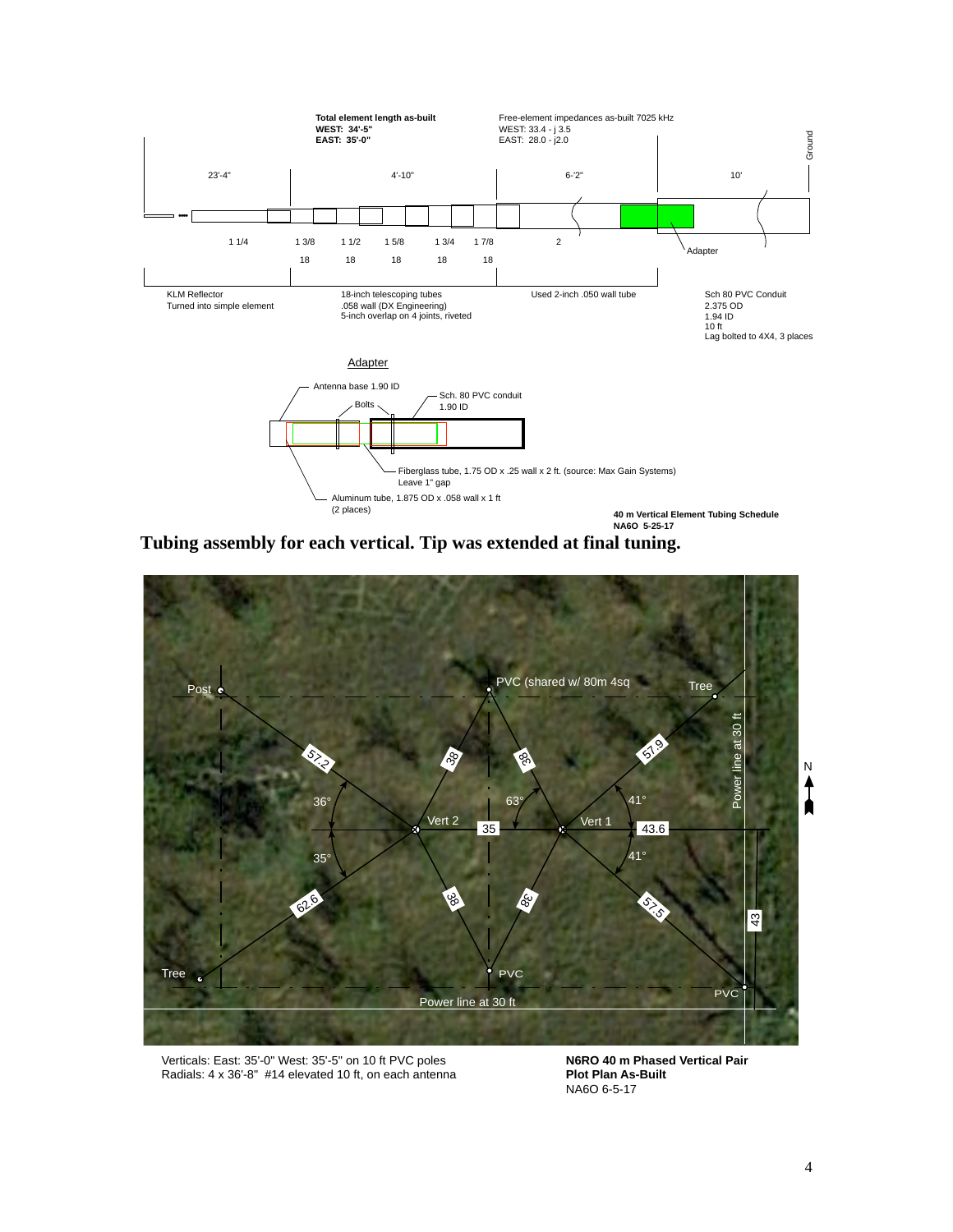

**Figure 3.** WB6ETY bolts the East element into place.

### **4. Measurements on Installed Verticals**

Both were resonant around 7045 kHz when installed. Data taken 6-9-17 and used to calculate phasing components. Data in red taken 6-26-17 during final installation and adjustment. Both resonances had shifted.

| Element | <b>Vertical Length</b> | Radial Length |
|---------|------------------------|---------------|
| East    | $35' - 0$              | $36' - 8''$   |
| West    | $35' - 5''$            | $36' - 8''$   |

#### **Impedances at 7025 kHz**

Measured with Rig Expert AA-54, corrected for cable extension. Z11 East, with West floating:  $28.0 - i 0.5$  ohms  $(28.5 - i 7)$ 

Z22 West, with East floating: 33.9 - j 5.6 ohms (39 - j1.8)

Z12 East, with West grounded:  $31.3 + j$  2.4 ohms Z21 West, with East grounded:  $37.2 + j 2.8$  ohms

#### **Calculated mutual impedance**

(using W1MK spreadsheet from *Low-Band DXing* (w1mk-on4un-oh1tv-arrays.xls)) Z12 (East lagging 100°) 2.04 - j 11.25 ohms Z21 (West lagging 100°) 0.73 - j 18.0 ohms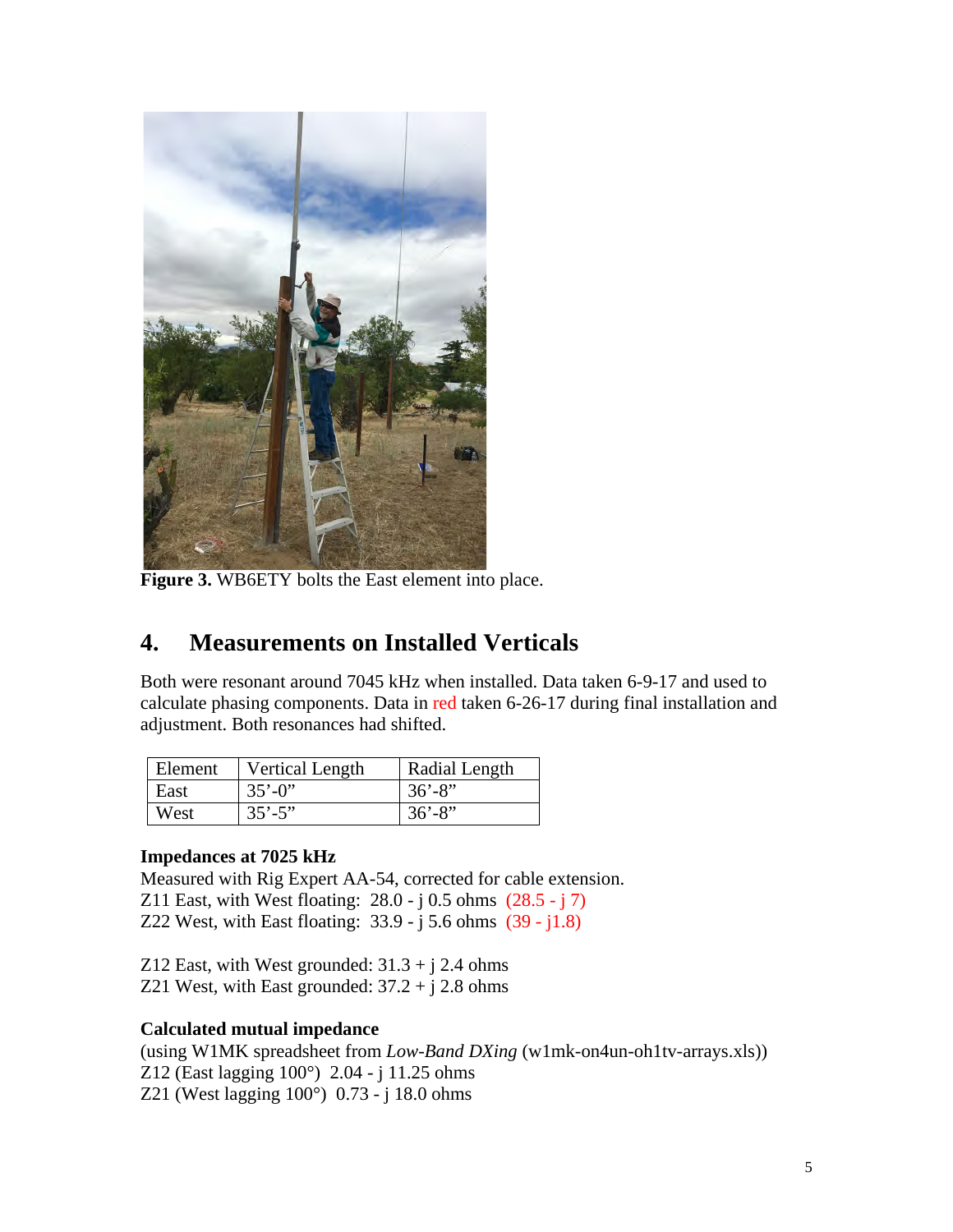#### **Calculated drive point impedance with -100° phasing, radiating Eastward** (using ArrayFeed1 tool from ARRL Antenna Handbook) East antenna  $38.72 + j 4.46$  ohms West antenna  $22.47 - j \cdot 5.66$  ohms System input impedance:  $23.8 + j 20.15$  ohms

#### **Calculated drive point impedance with -100° phasing, radiating Westward**

(using ArrayFeed1 tool from ARRL Antenna Handbook) East antenna  $16.01 - j 3.19$  ohms West antenna  $45.64 + i 4.35$  ohms System input impedance: 21.66 + j 20.2 ohms

#### **Calculated system input impedance with 0° phasing (Omni)**

(using ArrayFeed1 tool from ARRL Antenna Handbook)  $32.25 + i 13.49$  ohms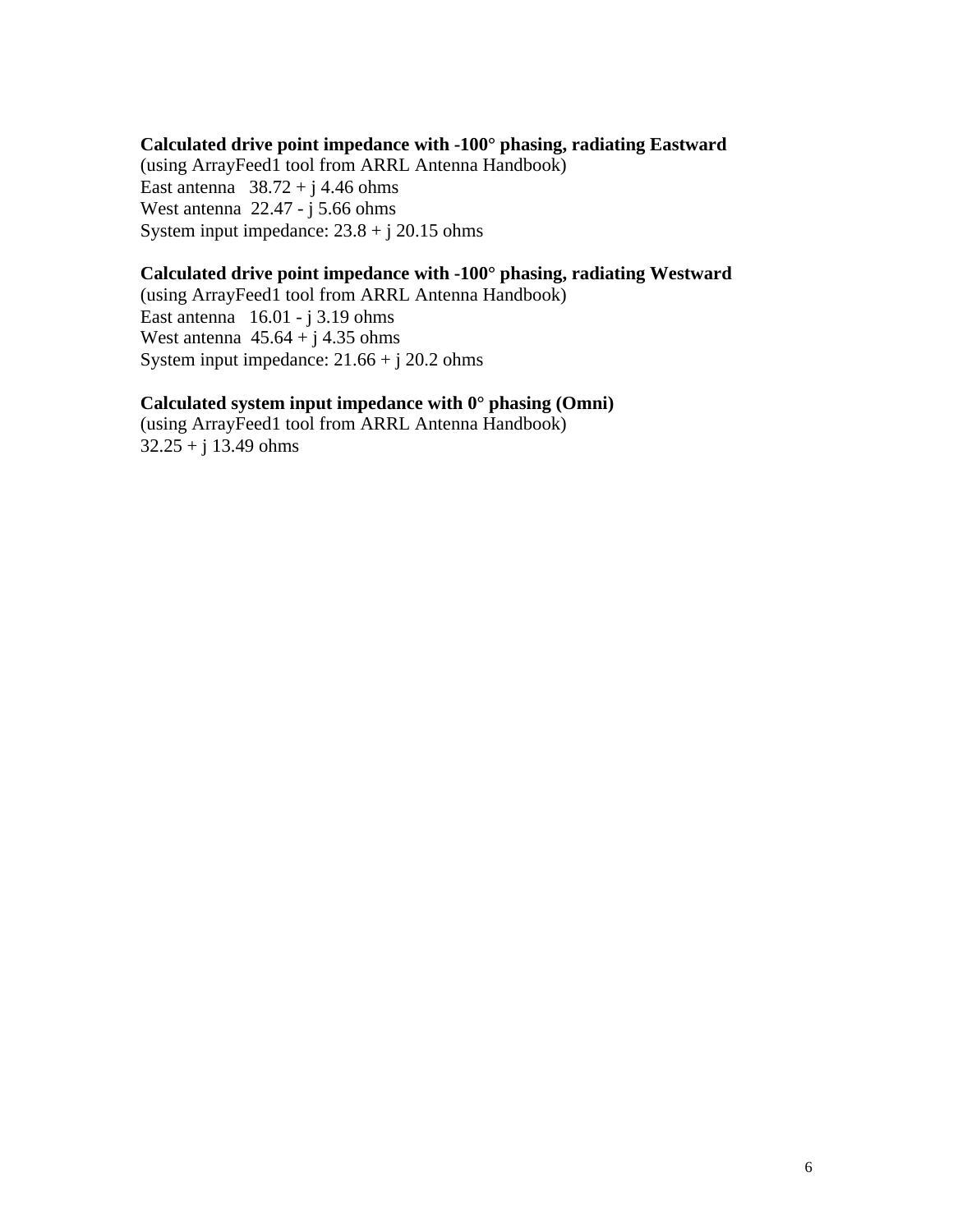### **5. Calculating Component Values**

Everything I needed to know was included in *Low-Band DXing* and the *ARRL Antenna Handbook[2]*. A fundamental decision is what type of phasing network to use. The most flexible topology is based on quarter-wave current-forcing transmission lines to each antenna with an L network to generate the phase shift.

The real magic in these phased array designs is coming up with the actual drive point impedances, which are the impedances when both elements are driven with the desired phase relationship. You can't directly measure this, but you can obtain it from an EZNEC simulation, or through calculations. Required data for the calculations includes the freeelement impedances (with the other element disconnected), and the coupled impedances (with the other element grounded to its radial system). After antenna installation, I used my antenna analyzer, a RigExpert AA-54, to make these measurements of complex impedance for each of the completed antennas at the design operating frequency.

I used three handy calculators to come up with the required component values. First is a spreadsheet that comes with *Low-Band DXing*, which computes the drive point impedance from the measured data. Second, I used an application from the *Antenna Handbook* called *ArrayFeed1*. It computes values for the L network that generates the 100° phase shift, and also the system input impedance. Third, I use *TLW* to come up with L networks to match the input impedance (in each mode) to 50 ohms.

| Array Type                                                                                                                                                                 | <b>Inputs</b>                                                                                                                   |                                                                                                                  |
|----------------------------------------------------------------------------------------------------------------------------------------------------------------------------|---------------------------------------------------------------------------------------------------------------------------------|------------------------------------------------------------------------------------------------------------------|
| <b>G</b> Two Element                                                                                                                                                       | Enter Frequency MH <sub>2</sub><br>7.025                                                                                        | Help                                                                                                             |
| C Four Square<br>C 4 Element Rectangle                                                                                                                                     | Enter feedpoint impedances<br>R ohms<br>$\times$ ohms:<br>Element<br>Leading Element<br>22.47<br>-5.66                          | <b>Clear Entries</b>                                                                                             |
| Feed System Type<br>C "Simplest"                                                                                                                                           | Lagging Element<br>38.72<br>4.46                                                                                                |                                                                                                                  |
| <b>C</b> L Network                                                                                                                                                         | Choose line impedances                                                                                                          | Physical Lengths<br>Velocity Factor                                                                              |
| Ur Leading<br>element Lagging<br>element<br>Main feed<br>X <sub>ser</sub> Line 2<br>Line 1<br>$\lambda$ /4. $\overline{Z}_0$ .<br>$M_1$ $\lambda$ <sup>14</sup> . $Z_{22}$ | Line 120<br>ohms<br>50<br>Line 220 50<br>ohms<br>Choose lagging leading I mag, phase<br>$Mag$ <sup>1</sup><br>Phase -100<br>deg | Units<br>C Meters<br>C Milimeters<br>$G$ Feet<br>$C$ Inches<br>C Wavelengths<br>1/4 wavelength<br>1/2 wavelength |
|                                                                                                                                                                            | Solutions                                                                                                                       | 3/4 wavelength                                                                                                   |
|                                                                                                                                                                            | Comp<br>Type<br>Value<br>X ohms<br>63.585<br>1.441 uH<br>Xser<br>L                                                              |                                                                                                                  |
|                                                                                                                                                                            | $-59.974$<br>377.8 pF<br>Xsh<br>c                                                                                               |                                                                                                                  |
| Find Solutions   V Calc Zin                                                                                                                                                | $Zm$ 23.8 + $i$ 20.15                                                                                                           |                                                                                                                  |

*ArrayFeed1***, with actual values entered.**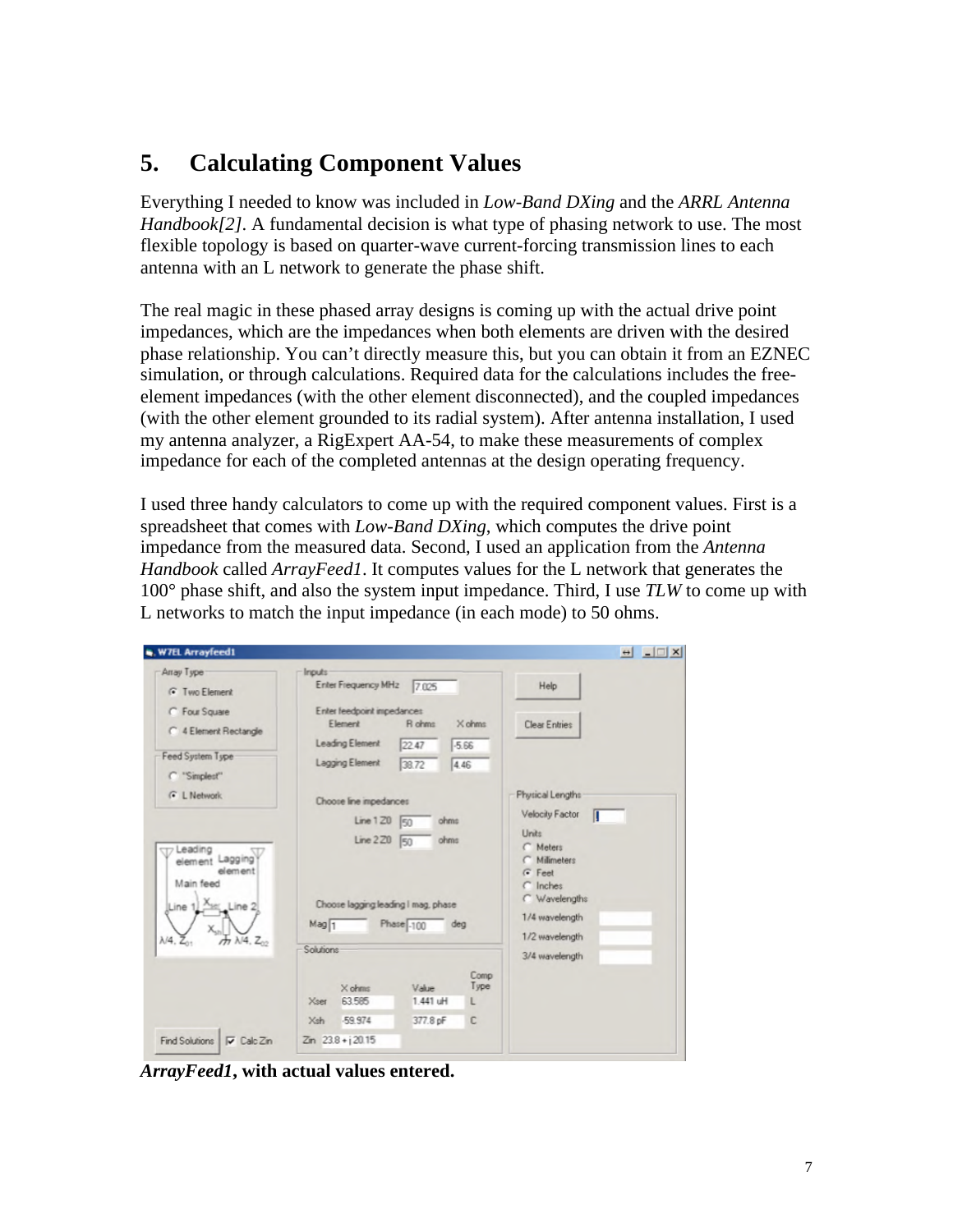#### **6. Phasing Box Design and Assembly**

Some relays are need to switch between East, West, and Omni modes. I made one compromise to simplify the switching: I used the same phase shift network for both East and West modes. This won't be perfect because the two antennas are not truly identical. But simulation showed that this is close enough. In Omni mode, the two elements are simply driven in parallel.

Inductors are all relatively small and were wound from #10 solid copper wire. For capacitors, I took the advice of VA6AM and bought Russian surplus transmitting doorknob caps on Ebay (search for K15Y). These are a *great* deal compared to anything else I could find. Voltage ratings start at about 3.5 kV, and many are rated in kVAR. Temperature coefficients are N470 or N1500, which is ok for a network like this with low sensitivity factors. Shipping from the Ukraine took about 10 days.

Figure 6 shows the system wiring diagram. Common-mode chokes are very important for this system. Without chokes at each antenna feedpoint, common-mode current would couple directly to the other element with unpredictable results. The feedline and control cable from the shack are also choked for the usual reasons.



**Figure 4.** Phasing box schematic.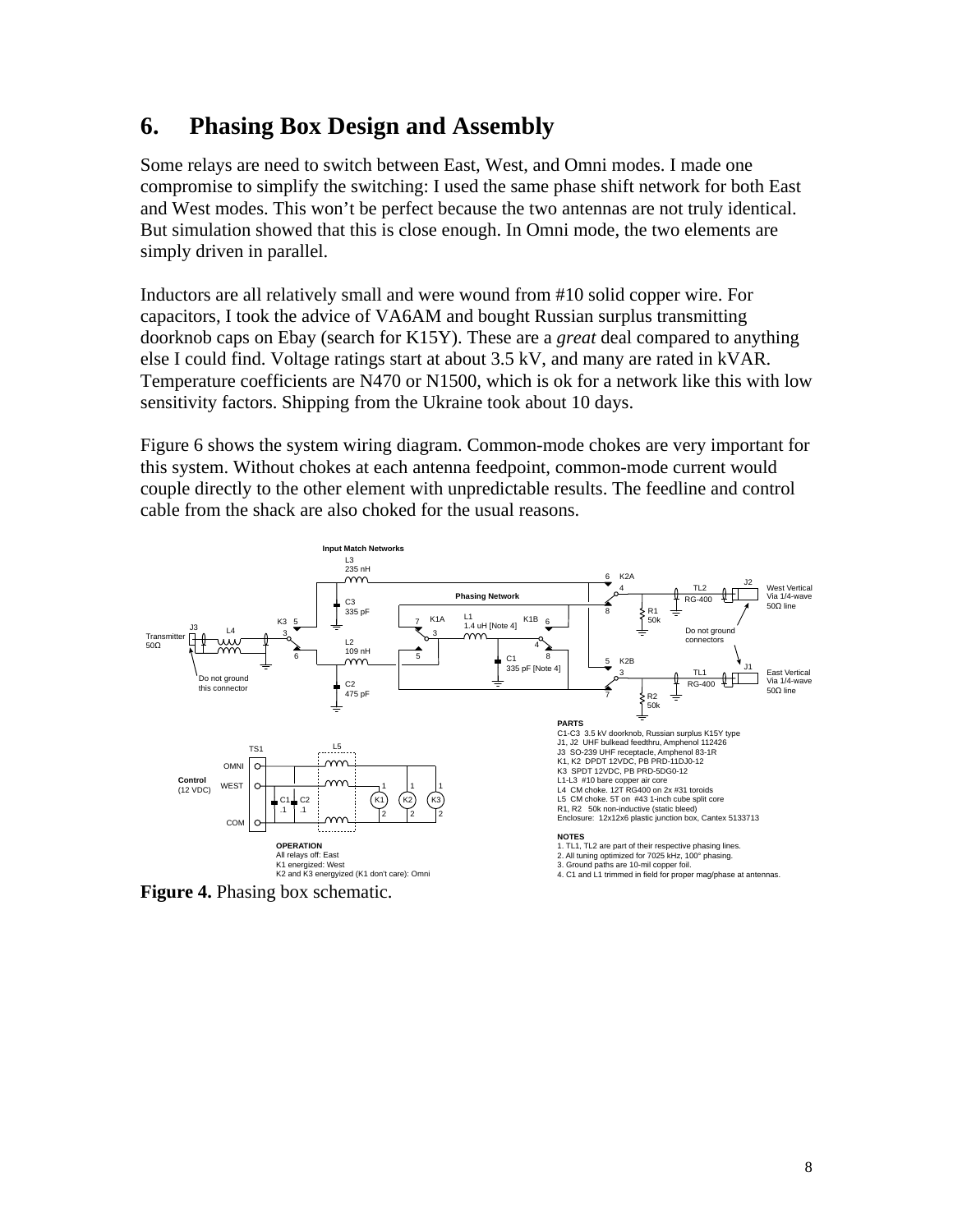

Figure 5. Phasing box internals. The ground plane is 10 mil copper.



**Figure 6.** System wiring. Everything is well-choked.

### **7. LTSpice Phasing System Simulation**

An LTSpice model (Fig. 7) was constructed to confirm the calculated network values and to provide estimated sensitivity factors for empirical tuning in the field. It uses calculated values as built into the phasing box. Below is a typical simulation. Currents through the loads are compared to verify magnitude and phase. Plotting the ratio of Vin/I1 provides the system input impedance.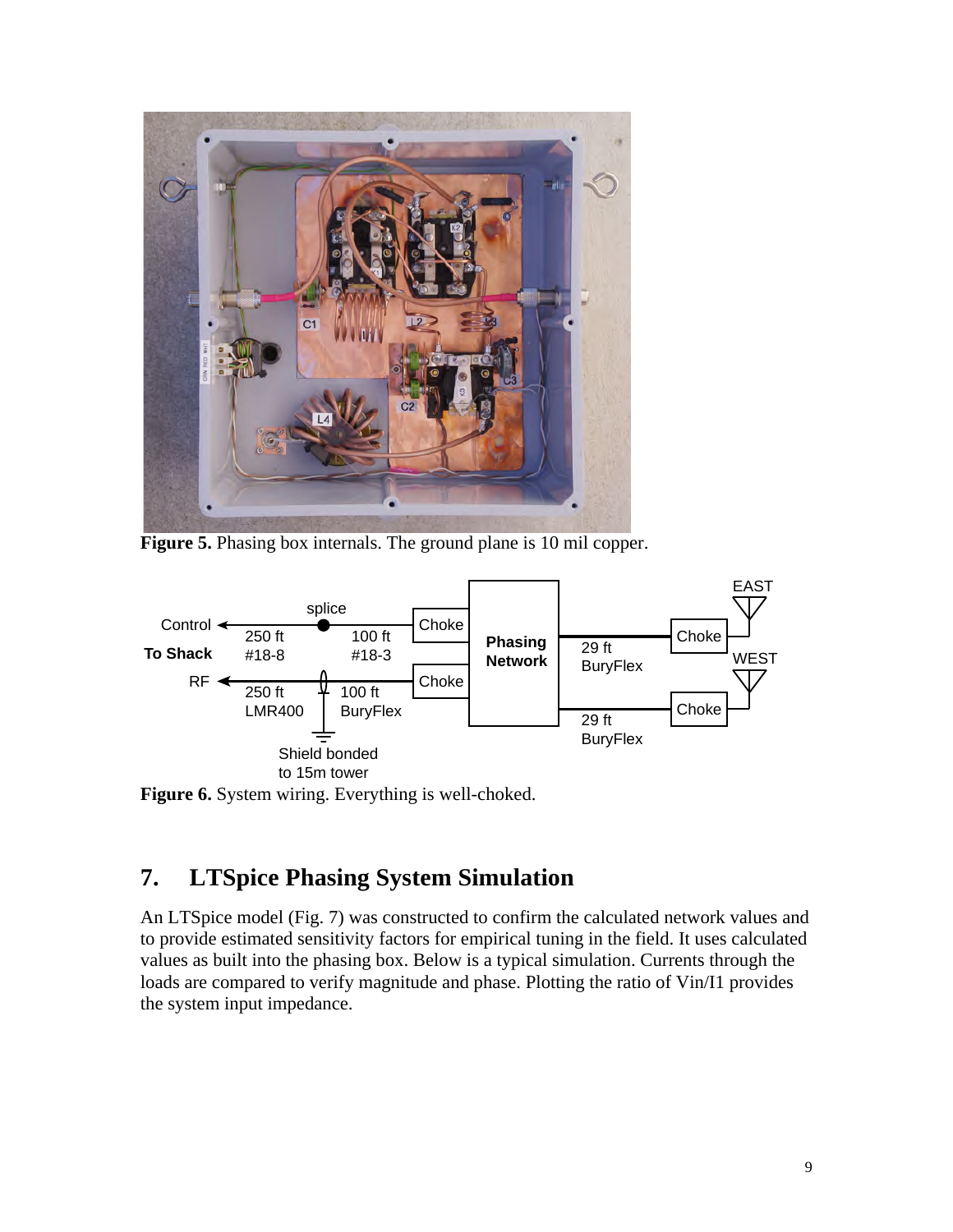

Figure 7. LTSpice model for the complete phased array.

#### **EAST**

|      | $\mathcal{C}$ | phase | ampl ratio |
|------|---------------|-------|------------|
| 1.44 | 378           | 100.0 |            |
| 1.44 | 400           | 103.4 | 1.01       |
| 1.44 | 350           | 95.6  | .989       |
| .44  | 300           | 87.4  | .985       |

C changes phase about 7.8 deg / 50 pF, 0.155 deg/pF

C changes amplitude 2% / 50 pF

Given tempco -1200 ppm/degC over 50 degC =  $6\%$ , phase change is 3.5 deg

|     |     | phase | ampl ratio |
|-----|-----|-------|------------|
| .44 | 378 | 100 O |            |
| L.) | 378 | 102.3 | 1.05       |
|     | 378 |       |            |

L changes phase about 3.8 deg / 100 nH

L changes amplitude 8.6% / 100 nH

With ideal settings, check phasing at 7.2 MHz: 104.5 deg, 1.04:1, input match 52.9 ohms -2.9 deg.

#### **Input L Match**

|                  |                  | Ohms | phase |
|------------------|------------------|------|-------|
| 109 <sub>n</sub> | 475 <sub>p</sub> | 50   |       |
| 120n             | 475 <sub>p</sub> | 51   |       |
| 100n             | 475p             | 49.  |       |

L changes magnitude about 1 ohm / 10 nH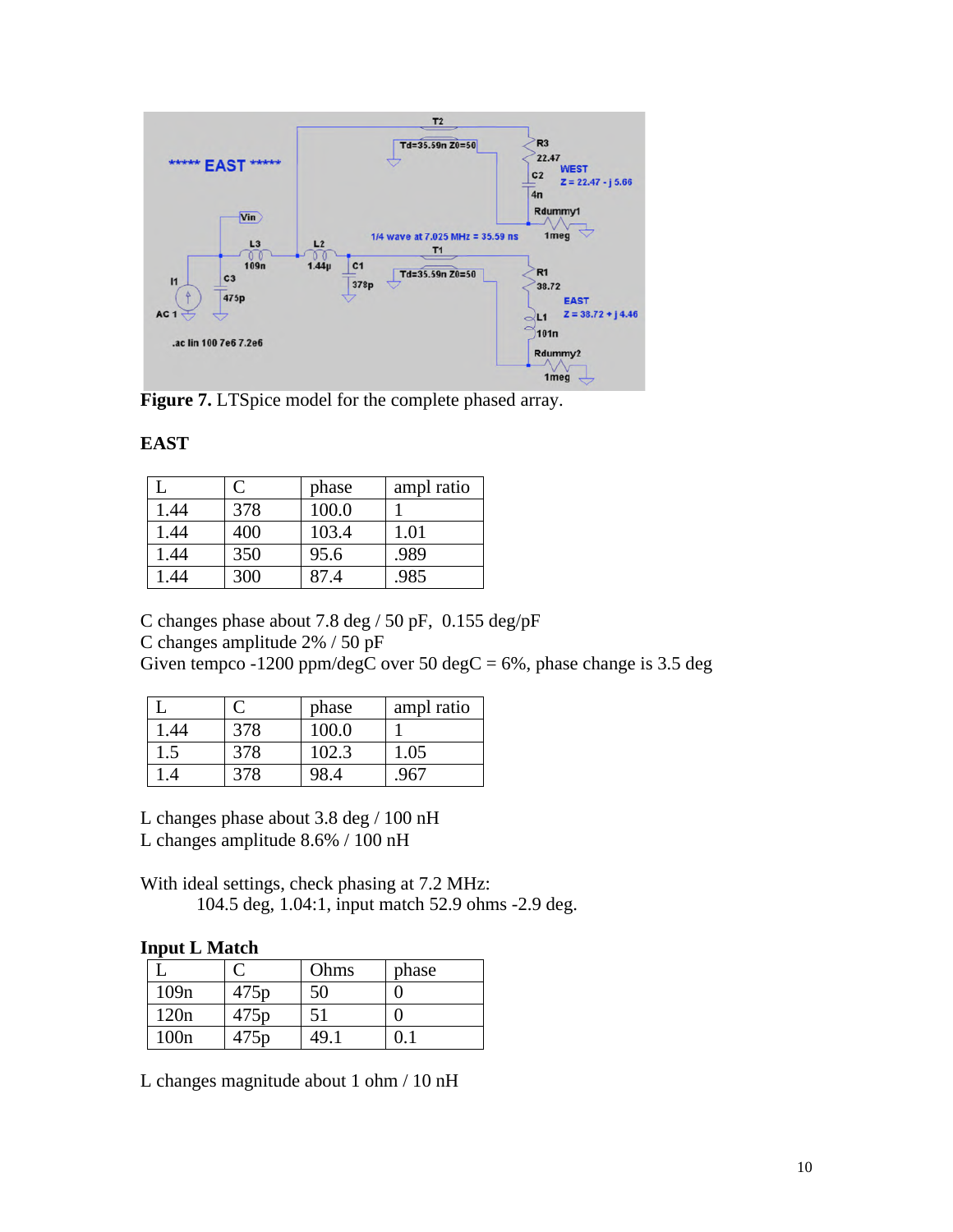|      | $\mathcal{C}_{\mathcal{C}}$ | Ohms | phase  |
|------|-----------------------------|------|--------|
| 109n | 475p                        | 50   | 0      |
| 109n | 500p                        | 49.9 | $-3.0$ |
| 109n | 450p                        | 49.9 | 3.2    |
| 109n | 400p                        | 49.3 | 9.5    |

C changes phase about 6 deg / 50 pF

#### **WEST**

Switch to West direction. No network changes (as built). Phasing: -98.4 deg, ratio .85 (East bigger) input  $Z = 60.5$  at -7.6 deg, = 60 - j8.0, SWR = 1.26

If phasing net gets proper values then phase and ratio are perfect (not implementing this).

#### **OMNI**

Input match perfect with required L network. Only a few deg variation over entire band. Phase and amplitude perfect match.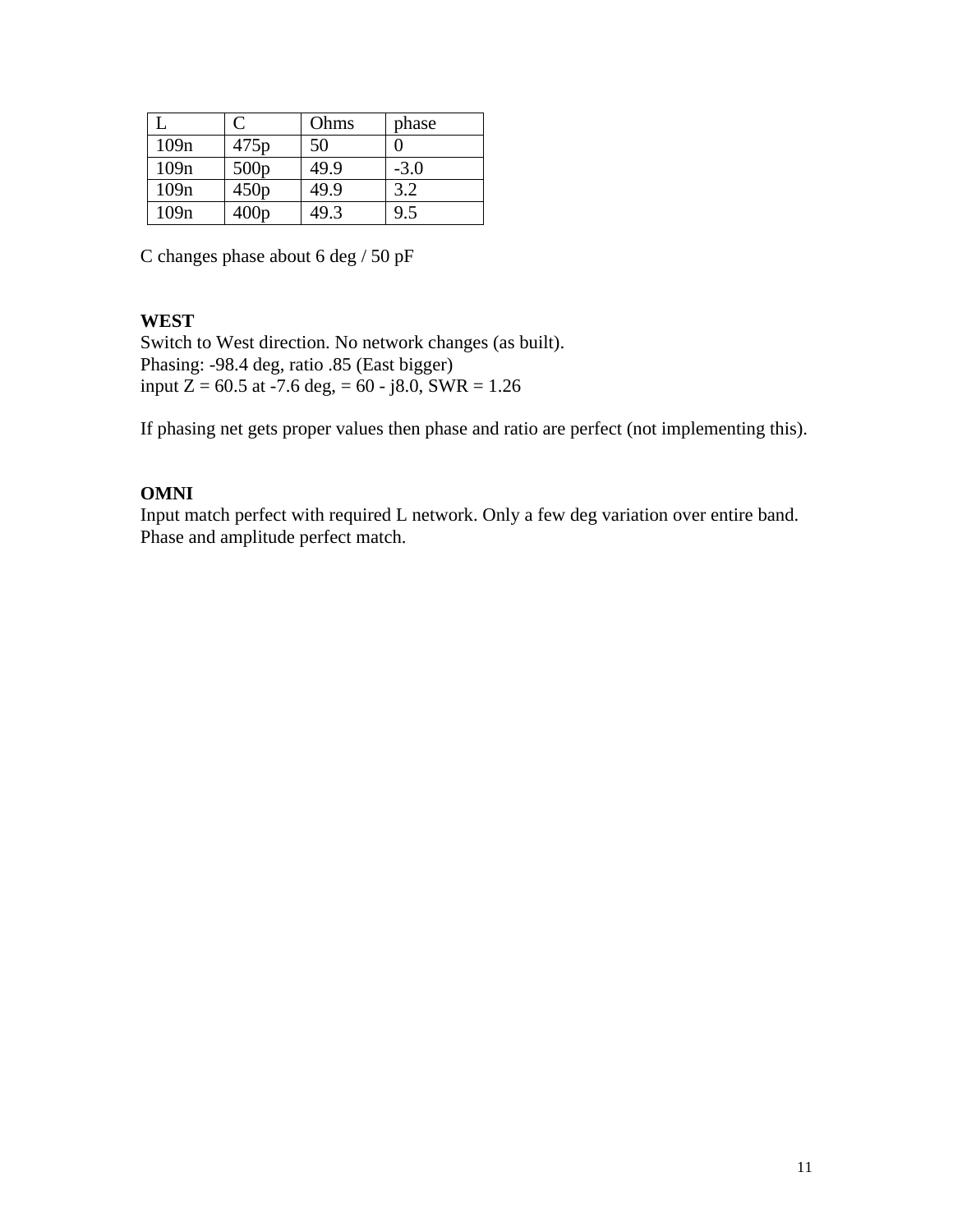# **8. Final Installation and Tuning**

Everything was connected on-site and prepared for empirical tuning to optimize phase and amplitude matching in the Easterly direction. I noted that the impedance of the verticals had changed in the weeks since initial measurements were taken. So clearly some final tuning was going to be required.

For any phased array, the best tuning method is to measure RF current at the base of each element and compare the magnitude and phase. The method is described in ON4UN's book. I built and calibrated a matched pair of current transformers, and also a match pair of connecting coaxial lines. Chokes were placed on the coax to prevent any unexpected interaction with the antennas. Magnitude and phase were measured with my DG8SAQ VNWA network analyzer, used in transmission mode. Its output drives the array at the transmitter input to the network, while its input is connected to one or the other of the current transformers via a small RF switch. By toggling back and forth, you quickly get a relative reading of magnitude and phase with high precision.



**Figure 8.** At the antenna feedpoint, you can see the mighty K9YC-approved choke on the phasing line. Inset: A temporary current transformer is connected via a (choked) test cable.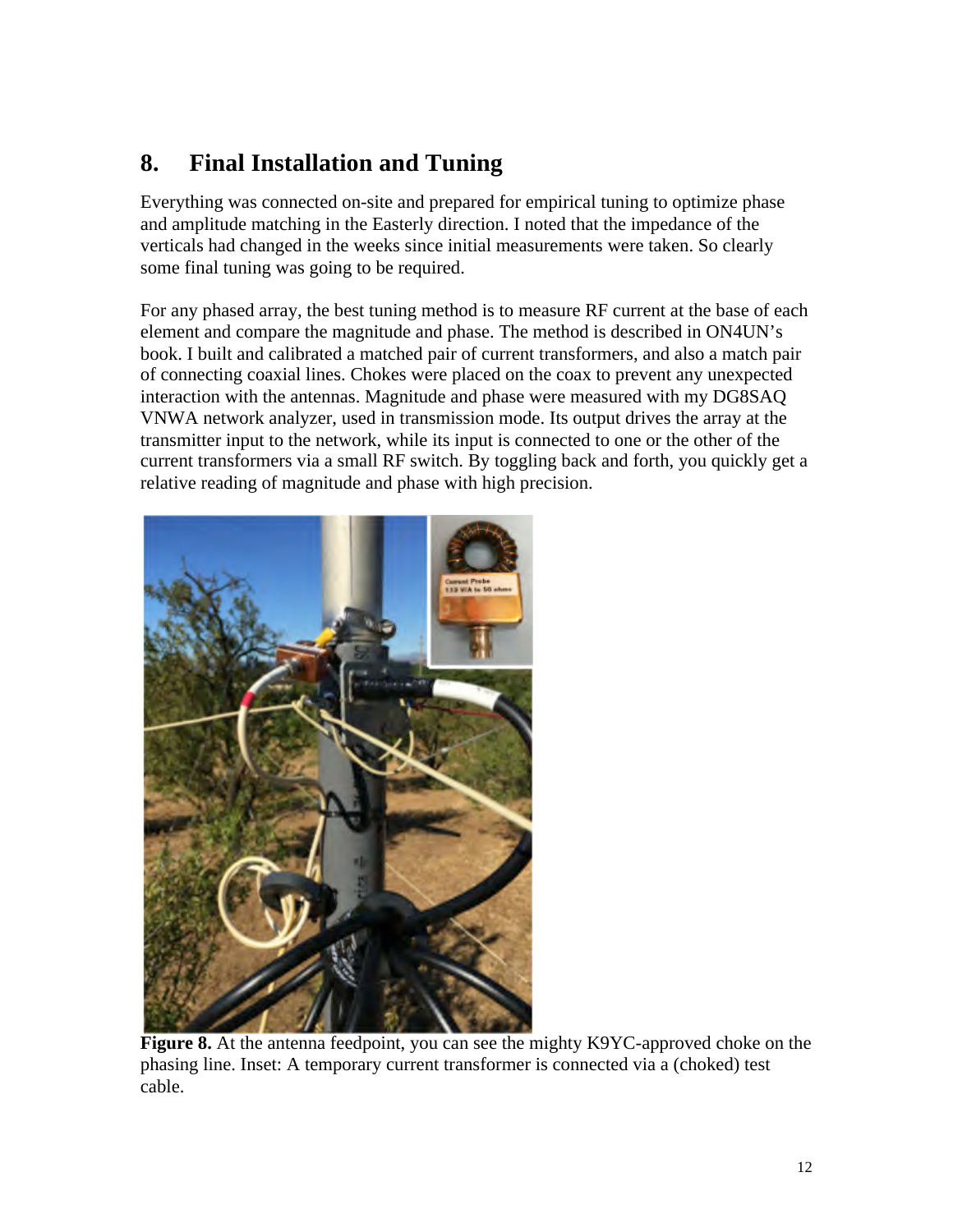

**Figure 9.** The tiny VNWA is on the left. I used the old cardboard box trick to see my laptop in the sun.

Initially the measurement were noisy due to dirty relay contacts. Another problem was that the wind was blowing fairly hard and the verticals are quite flexible, so the readings moved around by 5 degrees or more at times.

Adjustments were made by temporarily adding and removing small capacitors and by manually stretching or compressing the inductors. Final capacitors were bolted or soldered in place. The only adjustments needed were to the main 100-degree phasing network and a little bit on the matching network for the Omni mode. In the end, C1 was reduced by 12% from the calculated value and L1 was changed by a small but unmeasured amount. Final Easterly phase at 7025 kHz was 97° (vs. 100 desired) and the magnitude match was within 0.3 dB. Before tuning, the phase was 86° and the magnitude match was about the same, so if I had not gone through this process the array still would have worked well.

Switching to Westerly, phase was 101° and the magnitude difference was 1.0 dB. This is quite good considering that I chose not to use a separate phasing network in this direction. In Omni mode, phase was zero as expected and magnitude difference was 0.5 dB.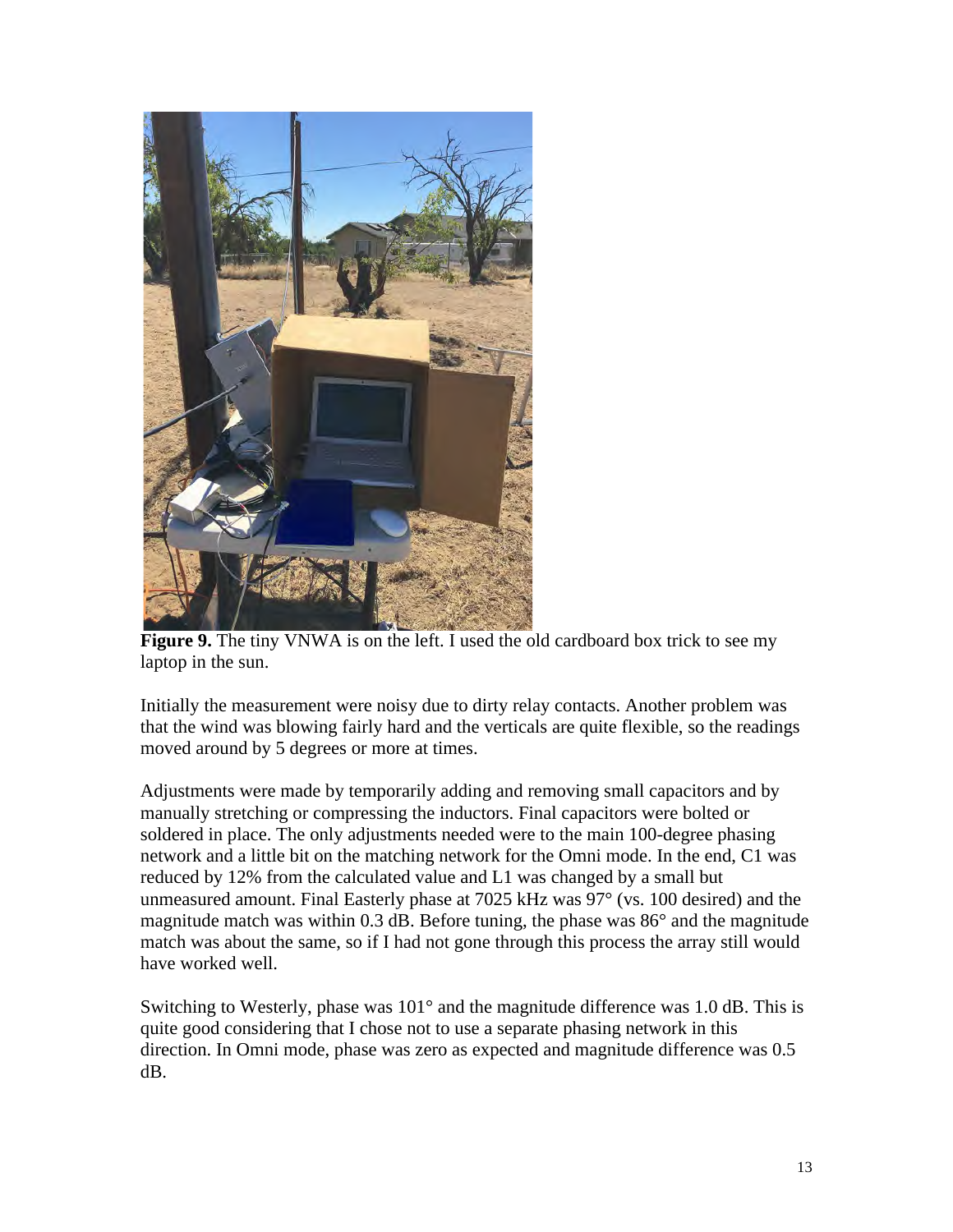The match was fine in all modes for the CW portion of the band, which was our objective. In retrospect, I could have tuned the verticals higher and achieved a better match for the entire band.

### **9. Testing in the Shack**

Remote control switching worked fine and the match was excellent as expected; you can hardly miss when the load has a good match, and there is 350 ft. of transmission line in the field.

But here is the most interesting measurement of all. Remember that our primary goal was high isolation between the Yagi stack and this new antenna. How do you measure that? With the VNA of course. I haven't seen this reported as a standard procedure, but it sure is better than looking at an S meter. The technique is simple. Using the VNA in transmission (S21) mode, drive one antenna while measuring from another. Now you have a truly accurate full-system measurement of loss (isolation) at all frequencies.

With the Yagi stack pointed in the nominal Easterly direction one would use during CQP and the vertical array in the East mode, isolation was a pleasing 55 dB (Fig. 10). In West mode it was 41 dB, and in Omni mode it was 45 dB. Thus we have at least10 dB of pattern-related isolation from the verticals, in addition to polarization isolation. In comparison, the old sloper showed only 35 dB of isolation (a few dB of that is from the 300 ft of RG58 that feeds it!). The net improvement with the new antenna is therefore 20 dB.



**Figure 10.** Isolation (gain) from the vertical array to the stack. Both antennas are pointed East. Measured in the shack.